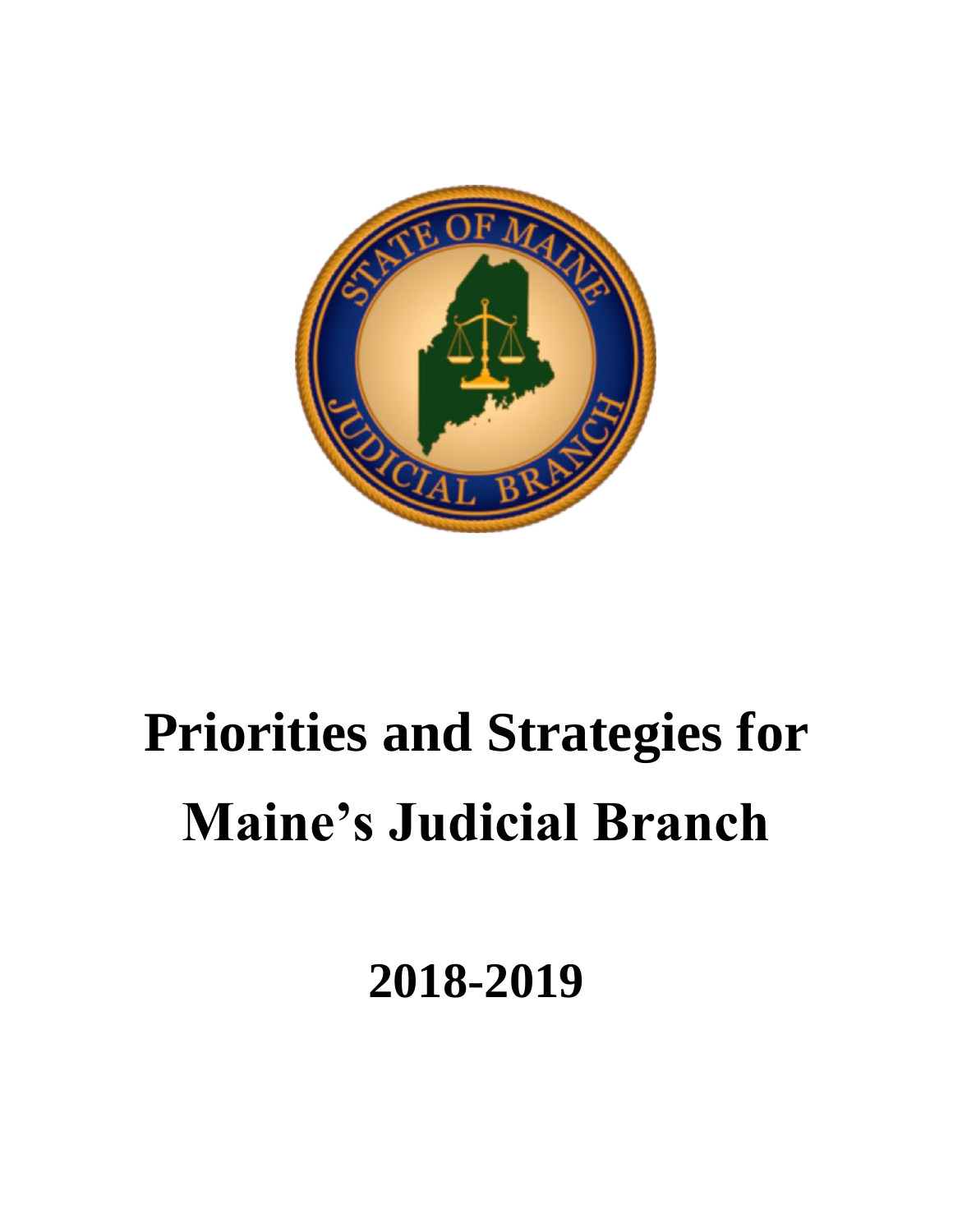The priorities and strategies of this strategic plan are designed to support and advance the mission of Maine's Judicial Branch.

## **Judicial Branch Mission**

To administer justice by providing a safe, accessible, efficient and impartial system of dispute resolution that serves the public interest, protects individual rights and instills respect for the law.

The following priorities and strategies are not intended to reflect every anticipated action of the Judicial Branch in these two years, but are established to set priorities for use of resources and to guide the expenditure of time and funding for this period.

### **Strategic Priority 1:**

**Access to Justice**

### **Strategic Priority 2:**

**Effective & Efficient Delivery of Justice Strategic Priority 3:** 

**Public Trust & Confidence**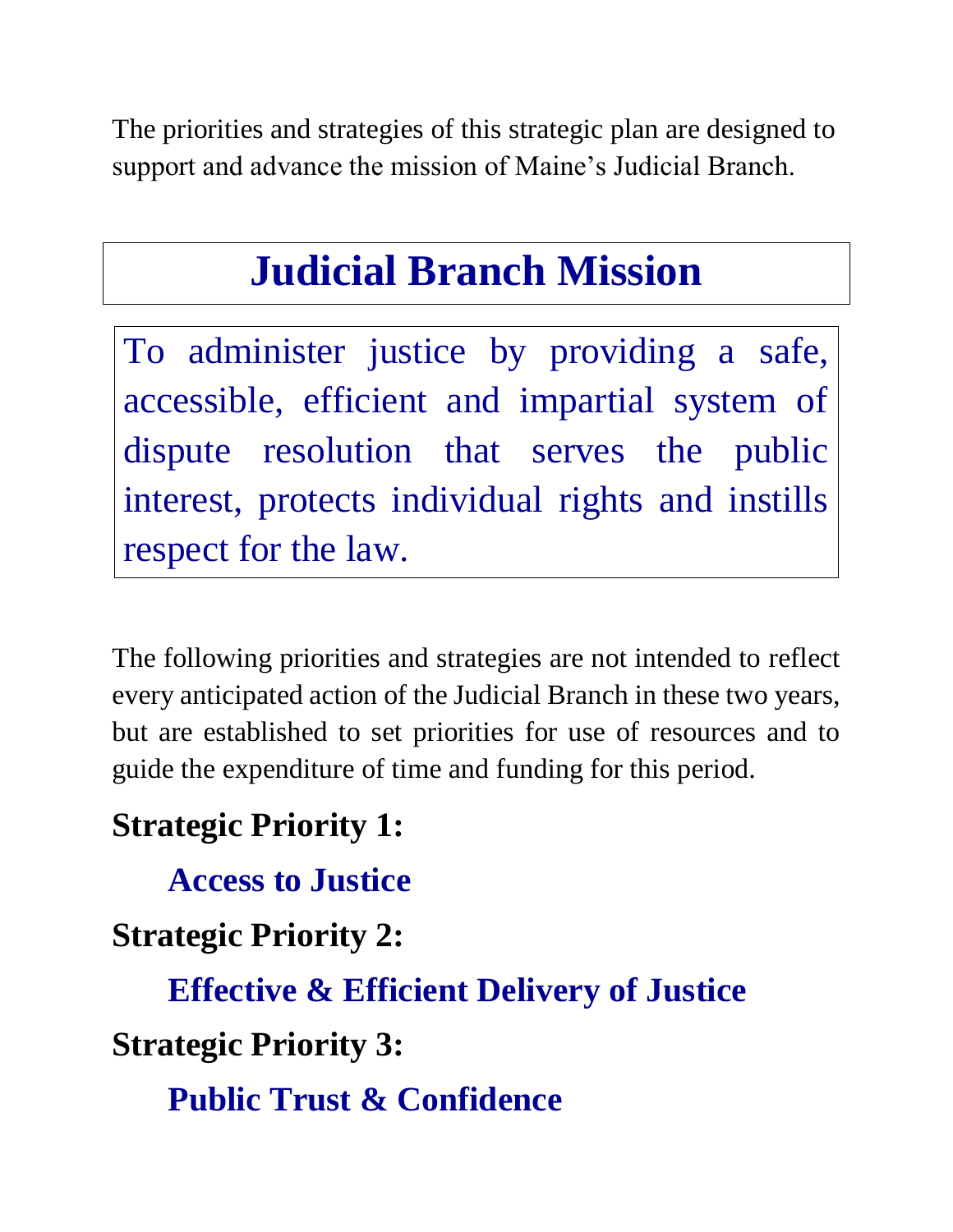### **Strategic Priority 1: Access to Justice**

*A justice system that is safe, accessible, affordable, and understandable.*

### **Issue**

Ensuring access to justice for all citizens is an enduring concern for Maine's Judicial Branch. Indeed, it is an increasingly challenging goal as courthouse safety and access concerns persist, as society's needs become more complex, as greater numbers of litigants are unrepresented, and as funding for the courts and their responsibilities remains limited. The Access to Justice Priority for 2018-2019 focuses on the issues of courthouse safety and physical access; informed participation in court proceedings by all litigants, including those who are unrepresented; and the needs of linguistic minorities.

#### **Strategies**

- Continue the expansion of entry screening to 100% of the time in all courthouses.
- Survey court facilities to identify those that do not meet mobility access standards and prepare a capital improvement plan.
- Review and revise court procedures to eliminate unnecessary appearances, and reduce costs and expenses, so that litigants may more readily obtain legal representation at reasonable fees.
- Support the Justice Action Group and Maine State Bar Association in their efforts to increase pro bono lawyer assistance for unrepresented litigants including a plan for:
	- $\triangleright$  Pro and low bono assistance in family cases.
	- ➢ Legislative and IOLTA support/funding for law school tuition waivers or loan forgiveness for students and lawyers committing to work in underserved Maine communities following graduation and bar passage.
- Expand language access by improving services through national and regional collaborations, surveying courts to determine unmet language access needs; prepare a proposal and seek legislative funding if necessary.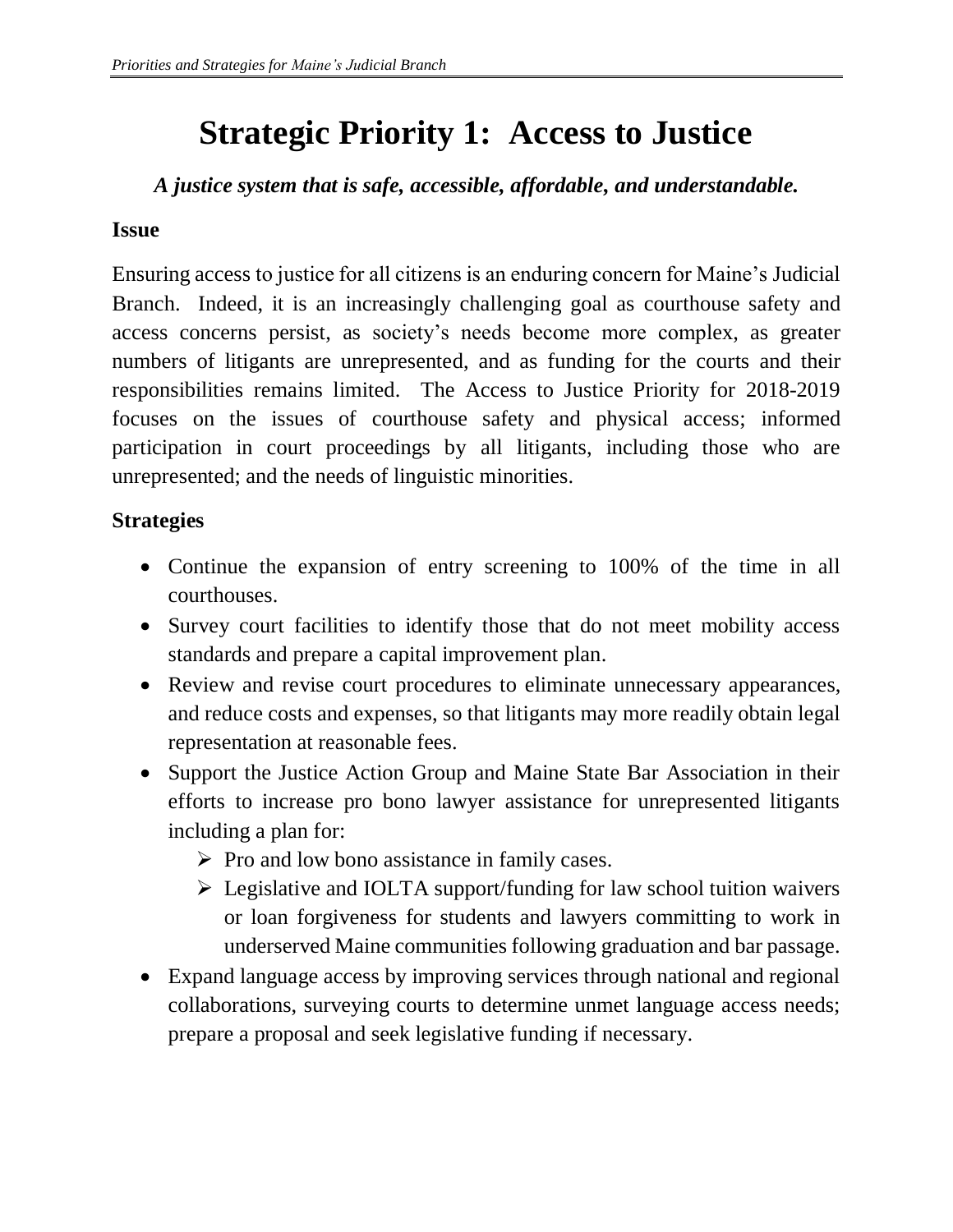### **Strategic Priority 2: Effective & Efficient Delivery of Justice**

*Providing a prompt, responsive, and effective system of dispute resolution.*

#### **Issue**

Central to Maine's Judicial Branch mission is the prompt and efficient resolution of the nearly 250,000 new cases that are brought to its courts each year.

These cases involve individuals and businesses seeking dispute resolution, children and vulnerable adults in need of protection, and state and local governments fulfilling their responsibilities to effectuate and enforce state and local laws. The sheer number of cases and the increasing complexity of their issues demand efficient and effective case processing.

This strategic priority focuses on implementing new technology to improve service to court users and the public; increasing judicial resources to provide prompt court access in priority cases; improving the processing of criminal, family, and regulatory matters to reduce delays and costs to the parties; and reforming the criminal pretrial justice system to reduce incarceration costs, improve outcomes, and decrease risk to public safety.

#### **Strategies**

- Configure and prepare to implement the new digital case management and e-Filing system.
- Assess the benefits of the 3 new judge positions added in the last several years, determine current needs, both geographically, and by trial court. Work with the Governor and Legislature to increase the number of judges and support staff available for prompt resolution of cases.
- Monitor the implemented Unified Criminal Docket to ensure the single system is operating as intended.
- Develop a plan to expand objective risk assessment and protocols in pretrial detention assessments, including a reinvigorated focus on domestic violence prevention.
- Implement the team model for child-related matters to expedite those proceedings.
- Contingent on increased judicial resources, design and create a pilot program for more rapid judicial review of state and local administrative decisions.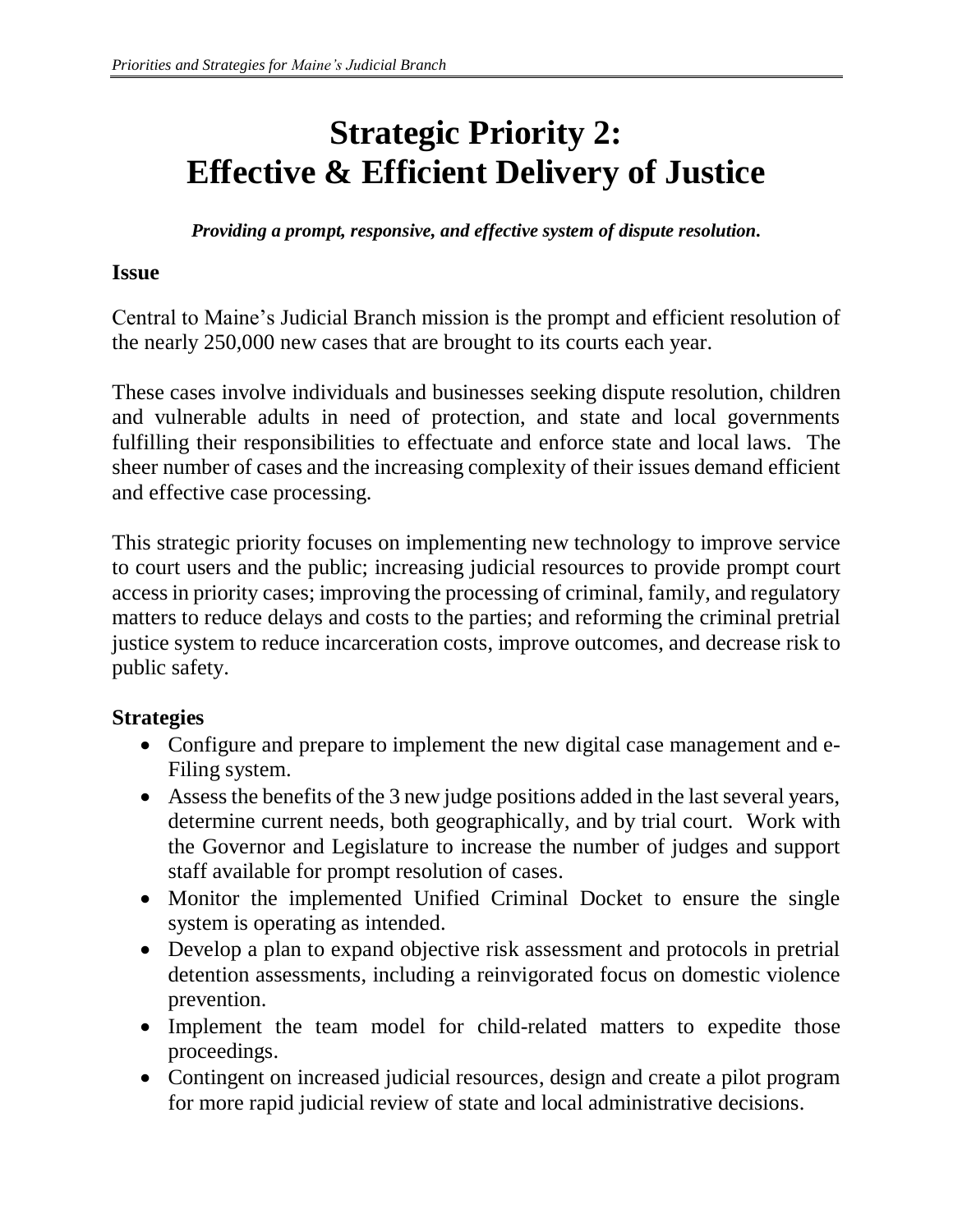### **Strategic Priority 3: Public Trust, Confidence & Impartiality**

*A justice system that engenders public trust and confidence through impartial decision-making and accountability for the use of public resources.*

#### **Issue**

Unlike the Legislative and Executive Branches, the Judicial Branch has neither the power of the purse nor the sword. The only real source of its power is the respect of the people.

Public trust and confidence in the judiciary is a critical aspect of the rule of law and the enforcement of judicial decisions. In addition, lack of such trust and confidence may affect funding decisions and result in a limitation on the public's access to justice. State and national surveys of public attitudes indicate that the work of courts is poorly understood and that significant percentages of the public have concerns about the timeliness and cost of bringing a case to court and about fairness of treatment concerning diversity.

The Maine Judicial Branch must continually evaluate its performance, strive to improve its efficiency and service, and work to enhance the public's understanding of its operations and the vital role it plays in our democracy. The focuses of this strategic priority are the implementation of new technology that will provide management information essential for performance evaluation and transparency, reform of family law process, and enhanced public communication.

### **Strategies**

- Improve data reliability and collection. Design and develop plans for regular and ad hoc management information reports to be produced by the new case management system to improve data reliability and collection. Optimize reporting capabilities of anticipated Odyssey case management system.
- Study and implement improvements to family law procedures including better identification of cases in which the children would benefit from a guardian ad litem, more efficient use of time, and enhanced training and quality reviews.